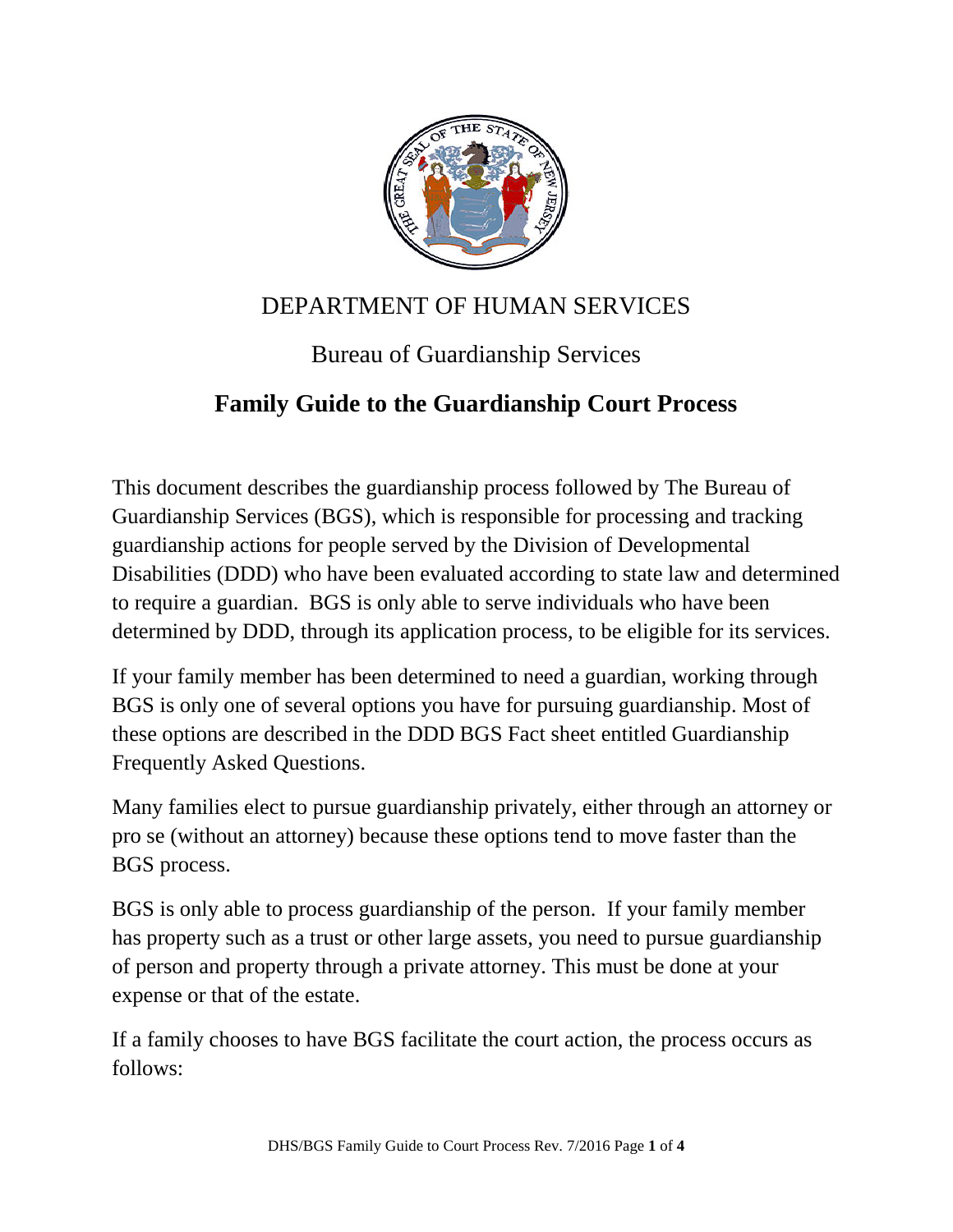## **Step 1: Identifying a proposed guardian or co-guardians**

BGS contacts the individual's family to determine if any family members are interested in becoming guardians. The law requires that the individual and his/her close relatives be notified of the court action. It is important that BGS receive names and addresses of any spouse, adult children, parents, stepparents, adult siblings and/or other interested relatives of the individual. You may consider having co-guardians appointed. This means more than one person may be appointed at the same time to act on behalf of the individual. The benefit of having two or more co-guardians appointed is the increased chance of a guardian being available to make decisions on the individual's behalf.

## **Step 2: Completing a psychological evaluation**

After identifying potential guardians, BGS makes a referral to a psychologist, who contacts the individual to schedule an evaluation. The purpose is to verify the need for a guardian and the type of guardianship required. New Jersey has two types of guardianship of the person, general and limited. Under general guardianship, the guardian makes decisions and gives consents related to all areas of a person's life. Limited guardianship applies only to certain areas specified by the court; these areas could include residential, vocational, legal, medical or educational issues.

### **Step 3: Receiving a court recommendation**

Based on the psychological evaluation, a recommendation is made as to whether legal guardianship is needed and, if so, whether it should be general or limited. BGS prepares the required paperwork, including a Certification and Acceptance of Guardianship forms, and sends it to the proposed guardian(s) for signature. The Acceptance of Guardianship form must be signed in the presence of a Notary. Most banks have a Notary available to customers; often this service is provided free of charge. It is important to sign and return all forms as soon as possible. If there is significant delay in returning the forms, the Bureau of Guardianship may be recommended to serve as guardian.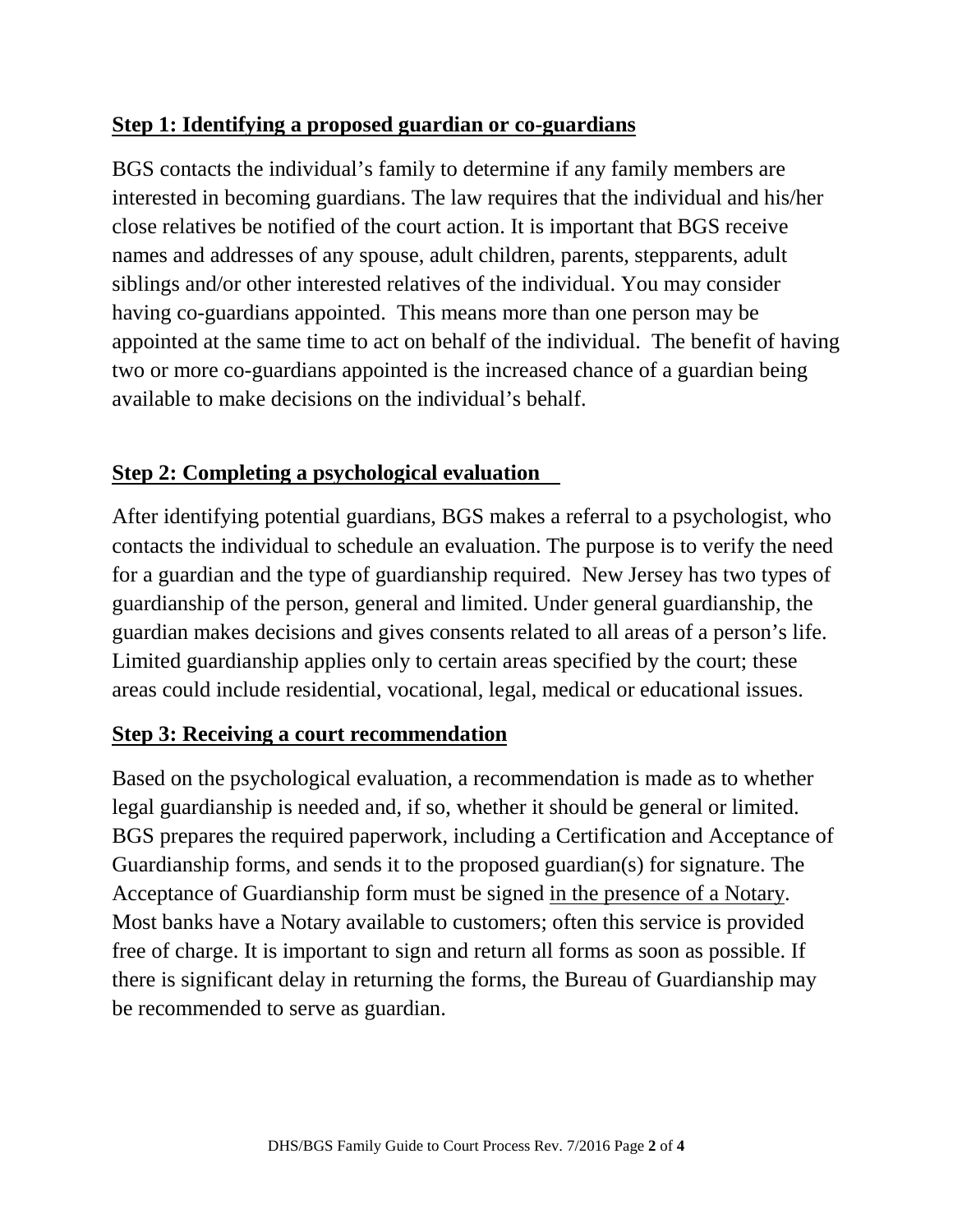### **Step 4: Filing paperwork with the court**

After receiving signed and notarized forms from the proposed guardian(s), BGS completes the court paperwork and files it with the Superior Court in the individual's county of residence. All interested parties (the individual, his/her proposed guardians and other family listed in the court documents) receive copies of the paperwork and the court date. The court will schedule the court date four to six months from the day the paperwork is filed.

The court then assigns the Department of the Public Advocate office to represent the individual in the court action. An investigator from this office contacts the person and schedules an interview, either directly or through the caregiver.

At least part of the interview must be conducted in private due to client-attorney confidentiality. The investigator also talks to the proposed guardian(s), either in person or by phone. The Public Advocate then writes a report for the court, either agreeing with or opposing the need for a legal guardian and the choice of proposed guardian(s), according to the individual's wishes.

### **Step 5: Conducting a hearing (if necessary)**

If the Public Advocate does not oppose appointing a guardian, the court reviews the paperwork submitted and signs the judgment without a formal hearing. In this case, neither the individual with the developmental disability nor the proposed guardians need to appear in court.

If the Public Advocate opposes appointment of a guardian, the individual and proposed guardian(s) may have to attend a hearing, where a judge will listen to arguments before making a decision. A Deputy Attorney General will present the arguments in favor of guardianship. Often, a settlement is reached outside the court and a hearing is not needed. The Deputy Attorney General also may notify the parties involved that the hearing has been rescheduled. If you have questions about the need for a hearing, call the Deputy Attorney General listed in the correspondence you receive regarding the hearing.